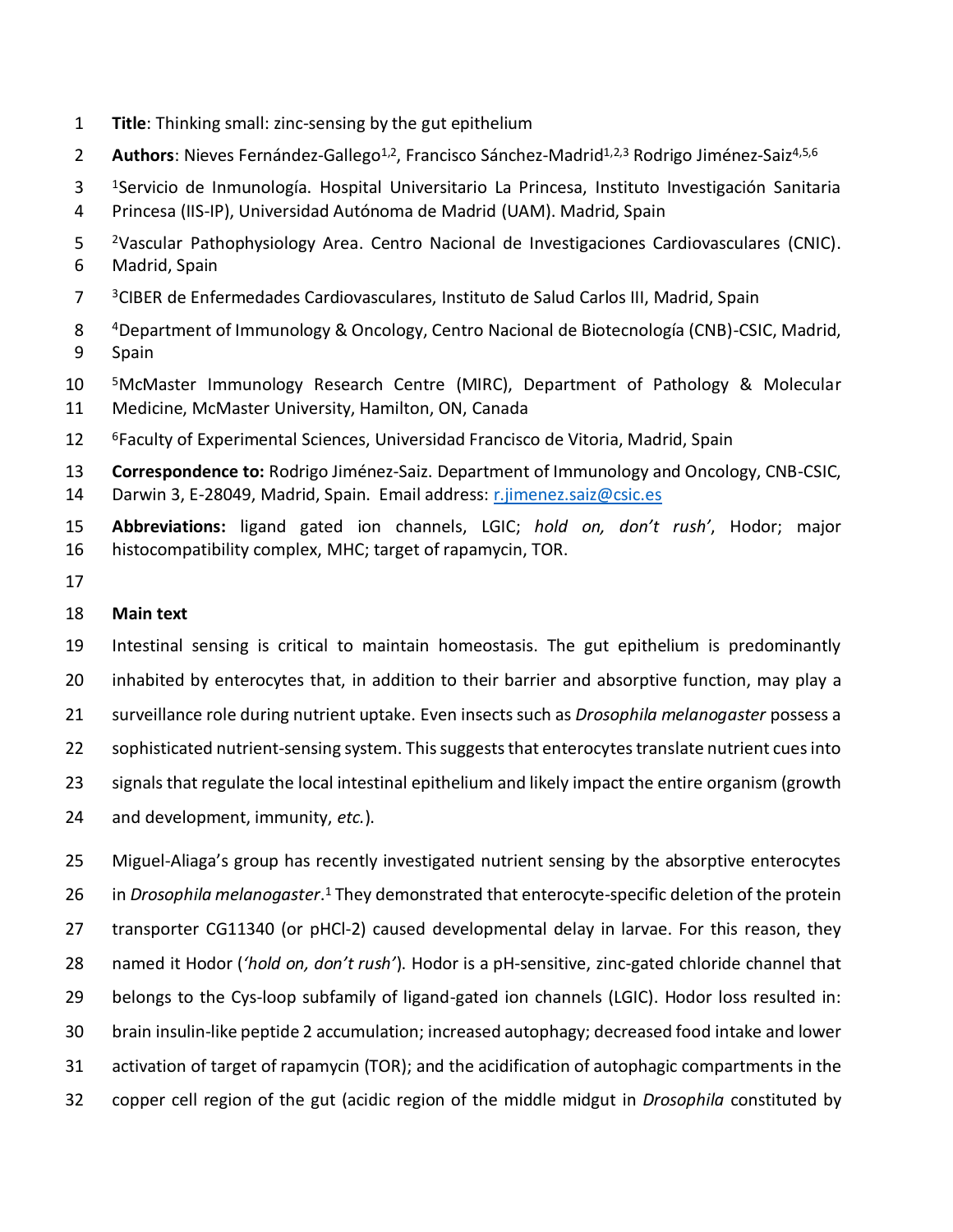copper cells and Hodor-expressing interstitial cells). These observations indicate that TOR activation in Hodor-expressing interstitial cells regulates feeding and larval growth by promoting 35 food intake and systemic insulin signaling.

 Initially, LGICs were thought to be neurotransmitter-gated receptors. However, this concept has 37 been updated with the discovery of prokaryotic homologs, a zinc-activated channel<sup>2,3</sup> and the 38 detection of LGIC in non-neuronal tissues.<sup>4,5</sup> The recent identification of Hodor as a new LGIC expressed in the gut of some invertebrates, and its activation by zinc, strengthens the notion that LGICs were incorporated by the nervous system for fast synaptic signaling.

 Absorptive enterocytes are equipped with major histocompatibility complex (MHC) class II for 42 presentation of extracellular antigens. Considering that under basal conditions enterocytes 43 express low levels of co-stimulatory molecules (*e.g.*, CD80, CD86, CD40), <sup>7</sup>oral tolerance to foods may be partly induced by epithelial-cell antigen presentation in the healthy gut. During nutrient transport, some luminal antigens are endocytosed and processed in the lysosomal compartment, binding to MHC-II in late endosomes. Miguel-Aliaga's group shows that Hodor was specifically 47 enriched in late endosomes or lysosomes with apical localization.<sup>1</sup> For adequate antigen presentation, these antigens must be partly hydrolyzed, which requires lysosomal pH acidification for optimal protease activity. The authors found that Hodor deficiency results in 50 defective acidification of these compartments in *Drosophila*.<sup>1</sup> Therefore, if a similar zinc-sensing mechanism was expressed in humans, zinc deficiency could alter lysosomal antigen degradation in enterocytes, potentially affecting antigen presentation.

 Hodor-related alterations of lysosomal pH may have opposed effects in terms of antigen presentation. On the one hand, Hodor dysfunction could limit lysosomal antigen degradation, potentially reducing antigen presentation. On the other hand, it could prevent excessive antigen degradation into immune-silent small peptides, potentially increasing antigen presentation. The outcome is presumably affected by the cell type and other regulatory mechanisms. As the enterocyte is a highly degradative cell type specialized in nutrient supply, zinc shortage may protect luminal antigens from full lysosomal degradation enabling antigen presentation at the gut epithelium.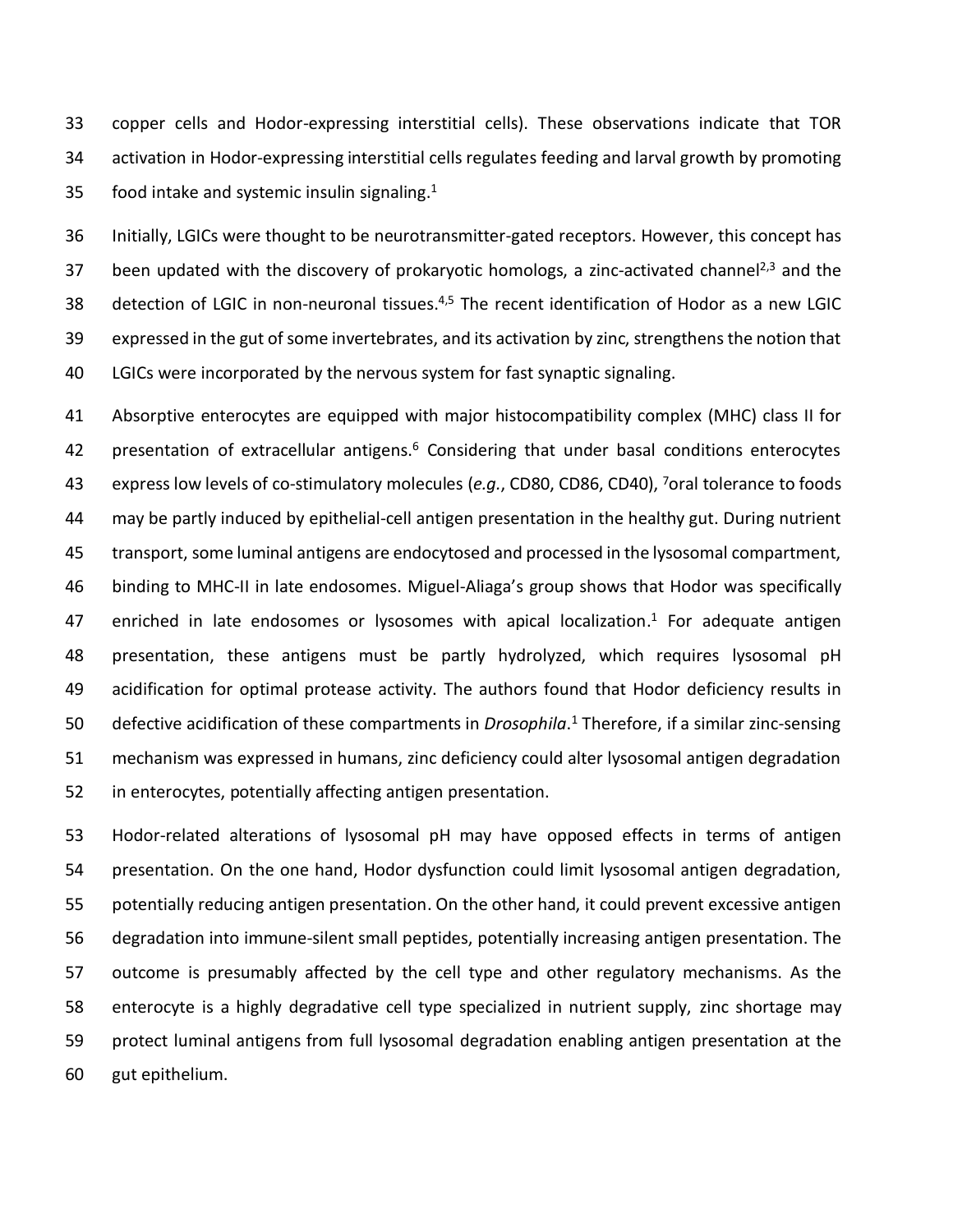The role of zinc in mucosal integrity is well known, particularly as it pertains to the barrier function of intestinal epithelial cells. For example, zinc deficiency has been reported in patients with chronic diarrhea or inflammatory bowel disease. In this context, it is possible that the lack of zinc (*i.e.*, reduced Hodor signaling) exacerbates pathology via increased enterocyte-driven 65 antigen presentation.<sup>8,9</sup> Especially considering that intestinal inflammation or exposure to certain food antigens (*e.g.,* gliadin in celiac disease) has been shown to upregulate enterocyte expression of MHC-II and co-stimulatory molecules.

 The intestinal epithelium is being increasingly recognized as a multifaceted player of the gastrointestinal tract. It plays a central role in nutrient absorption while providing a first line of luminal surveillance that guides mucosal immune responses. The interdisciplinary investigation 71 of enterocyte nutrient-sensing pathways by which enterocytes communicate to other cells will advance the understanding of gut homeostasis and immune function.



 **Figure 1**. Hodor was specifically enriched in the late endosomes or lysosomes with apical localization and in the brush border of interstitial cells of *Drosophila melanogaster*. Zinc-sensing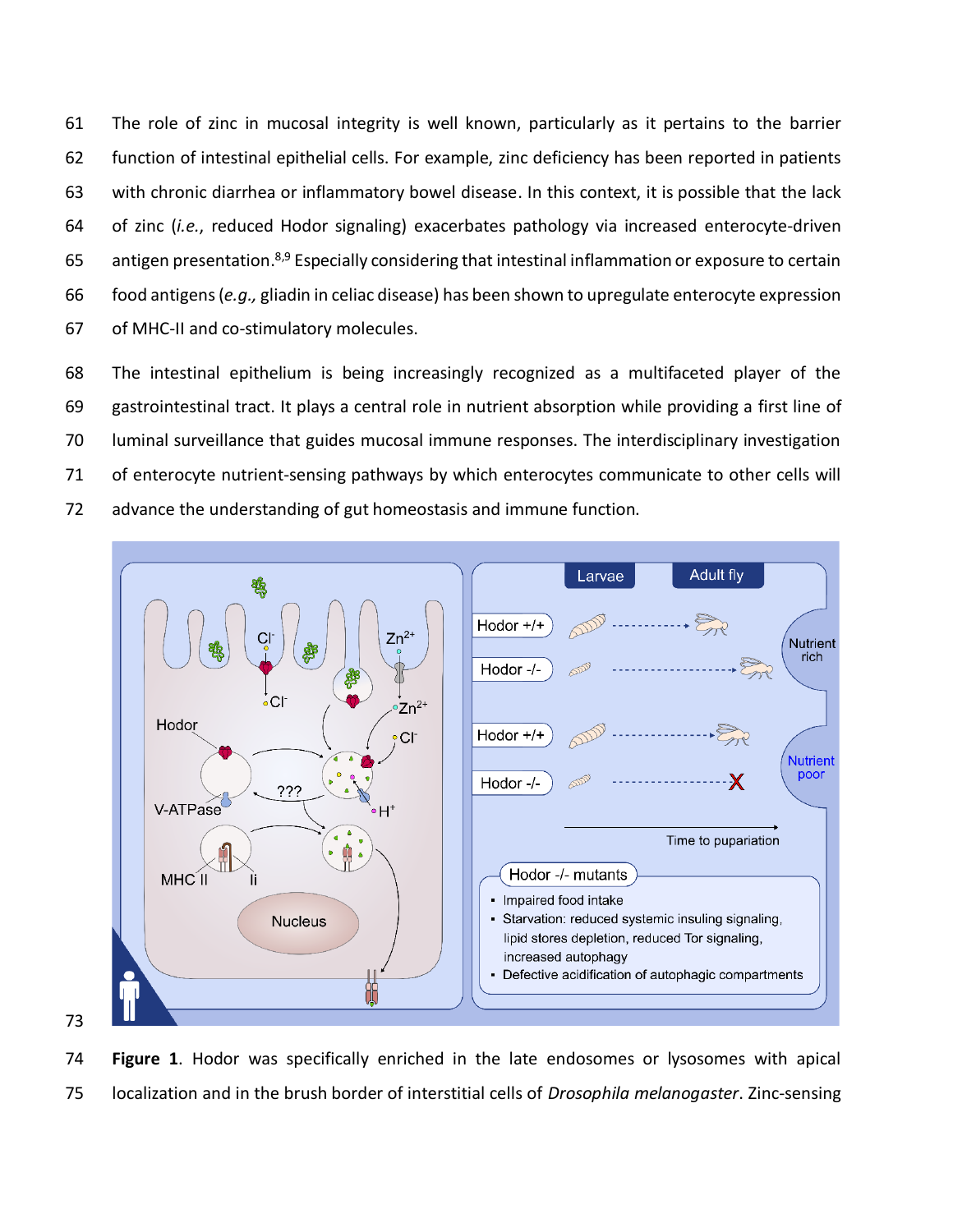| 76                | by Hodor promotes chloride transport in/out cytoplasm and lysosomes. If expressed in humans,   |                                                                                                                                                                         |
|-------------------|------------------------------------------------------------------------------------------------|-------------------------------------------------------------------------------------------------------------------------------------------------------------------------|
| 77                | Hodor-mediated chloride transport across lysosomal membranes could sustain the activity of the |                                                                                                                                                                         |
| 78                | proton-pumping vacuolar-type ATPase (V-ATPase) that maintains lysosomal acidity. During        |                                                                                                                                                                         |
| 79                | luminal transport of antigens by absorptive enterocytes, some endocytosed antigens can be      |                                                                                                                                                                         |
| 80                | processed in the acidified lysosomal compartment. Later these peptides bind to MHC-II in late  |                                                                                                                                                                         |
| 81                |                                                                                                | endosomes upon invariant chain (li) removal.                                                                                                                            |
| 82                |                                                                                                |                                                                                                                                                                         |
| 83                | Conflict of interest: The authors have no conflict of interest to declare.                     |                                                                                                                                                                         |
| 84                |                                                                                                |                                                                                                                                                                         |
| 85                | <b>Financial support:</b>                                                                      |                                                                                                                                                                         |
| 86                | RJS is supported by the Severo Ochoa Program (AEI/SEV-2017-0712); NFG is supported by          |                                                                                                                                                                         |
| 87                | Formación de Profesorado Universitario (FPU) Program (FPU16/03953) from the Spanish Ministry   |                                                                                                                                                                         |
| 88                | of Universities.                                                                               |                                                                                                                                                                         |
| 89                |                                                                                                |                                                                                                                                                                         |
| 90                | Authorship: The authors approved the final version of the manuscript as submitted and agreed   |                                                                                                                                                                         |
| 91                | to be accountable for all aspects of the work.                                                 |                                                                                                                                                                         |
| 92                |                                                                                                |                                                                                                                                                                         |
| 93                | Acknowledgements: The authors recognize Dr. Anna Globinska for graphical abstract design.      |                                                                                                                                                                         |
| 94                |                                                                                                |                                                                                                                                                                         |
| 95                | <b>REFERENCES</b>                                                                              |                                                                                                                                                                         |
| 96<br>97          | 1.                                                                                             | Redhai S, Pilgrim C, Gaspar P, et al. An intestinal zinc sensor regulates food intake and<br>developmental growth. Nature. 2020;580(7802):263-268.                      |
| 98<br>99          | 2.                                                                                             | Davies PA, Wang W, Hales TG, Kirkness EF. A novel class of ligand-gated ion channel is<br>activated by Zn2+. J Biol Chem. 2003;278(2):712-717.                          |
| 100<br>101        | 3.                                                                                             | Trattnig SM, Gasiorek A, Deeb TZ, et al. Copper and protons directly activate the zinc-<br>activated channel. Biochem Pharmacol. 2016;103:109-117.                      |
| 102<br>103        | 4.                                                                                             | Pavlov VA, Tracey KJ. The vagus nerve and the inflammatory reflex - Linking immunity<br>and metabolism. Nat Rev Endocrinol. 2012;8(12):743-754.                         |
| 104<br>105<br>106 | 5.                                                                                             | Prud'homme GJ, Glinka Y, Wang Q. Immunological GABAergic interactions and<br>therapeutic applications in autoimmune diseases. Autoimmun Rev. 2015;14(11):1048-<br>1056. |
| 107               | 6.                                                                                             | Wosen JE, Mukhopadhyay D, Macaubas C, Mellins ED. Epithelial MHC class II expression                                                                                    |
|                   |                                                                                                |                                                                                                                                                                         |